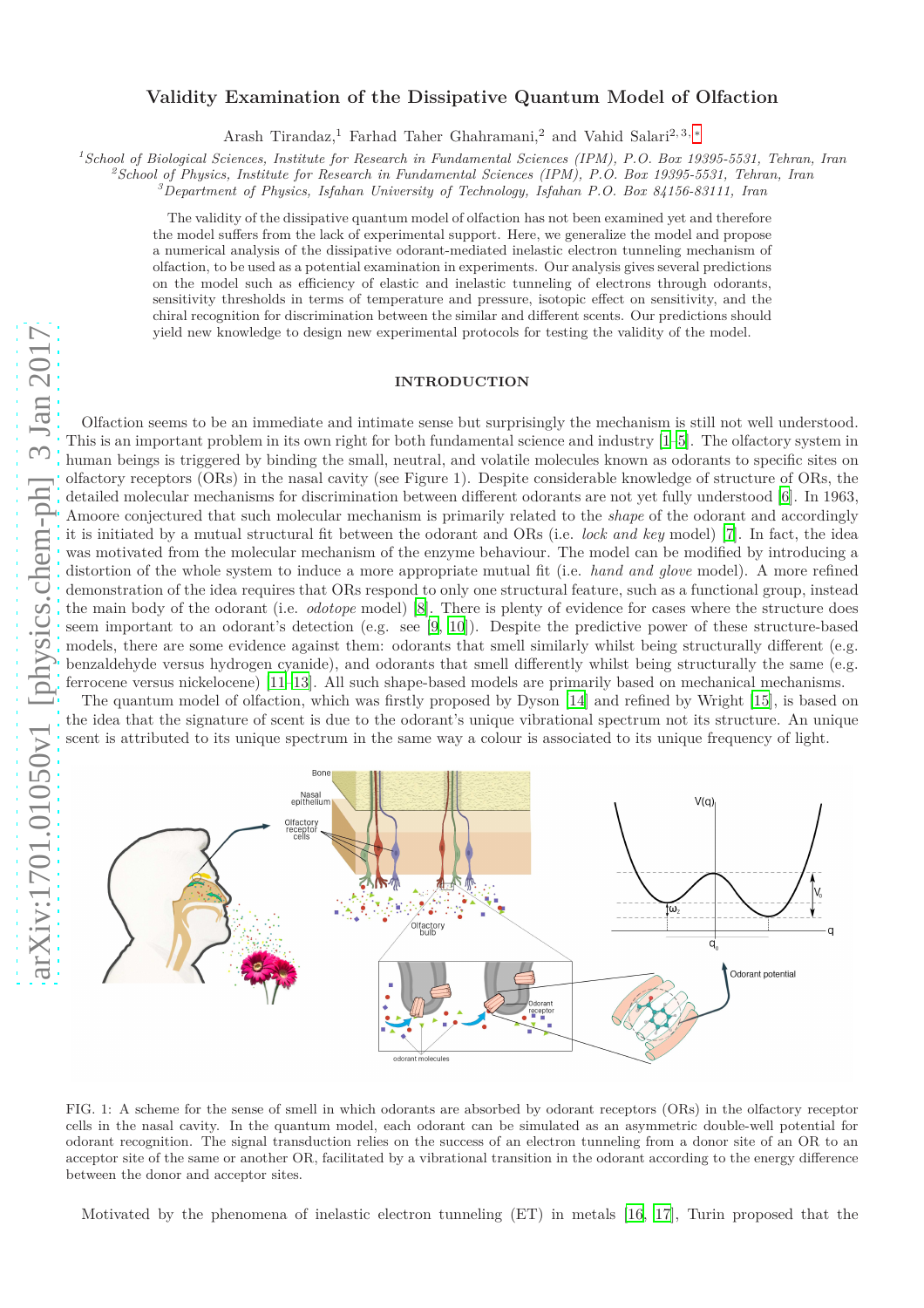2

mechanism of olfactory detection is an odorant-mediated biological inelastic ET [\[18](#page-8-12)]. The signal transduction relies on the success of an ET from a donor (D) site of an OR to an acceptor (A) site of the same or another OR, facilitated by a vibrational transition in the odorant corresponding to the energy difference between D and A sites. Recently, Brookes and co-workers formulated the idea in a semi-classical model to show that such a mechanism fits the observed features of smell [\[19](#page-8-13)]. They found that the rate of odorant-mediated inelastic ET and the elastic ET can be drastically different and surprisingly the inelastic ET is the dominant process for certain parameters of the model. The evidence supporting the vibration-based mechanism was obtained from sophisticated quantum chemistry calculations [\[20](#page-8-14), [21](#page-8-15)]. Checinska and co-workers examined the dissipative role of the environment dynamically in vibration-based model and showed that the strong coupling to the environment can enhance the frequency resolution of the olfactory system [\[22](#page-8-16)]. The main evidence against this theory is given to be the differentiable smells of chiral odorants: they have identical spectra in an achiral solution, but they have different smells [\[12\]](#page-8-17). Recently, we addressed this problem using the master equation approach and showed that the chiral recognition in olfaction might rely on the detection of the chiral interactions between the chiral odorant and ORs [\[23\]](#page-8-18). A major prediction of the vibration-based theory is the isotope effect: i.e. isotopes should smell differently. Recent behavioural experiments have revealed that fruit flies [\[24,](#page-8-19) [25](#page-8-20)], honeybees [\[26](#page-8-21)] and humans [\[27](#page-8-22), [28\]](#page-8-23) can distinguish isotopes. Yet, experimental evidence against isotopic discrimination keeps the debate open [\[29](#page-8-24), [30](#page-8-25)].

In this paper, we examine the physical plausibility of the odorant-mediated inelastic ET model of olfaction. We focus on a typical vibrational degree of freedom of odorant molecule, known as contorsional vibration, in which an atom or a group of atoms oscillates between the two wells of the potential energy surface [\[31\]](#page-8-26). Such a vibration is typically modeled by the motion of a particle in a double-well potential. The biological environment is conveniently represented as a collection of harmonic oscillators. We examine the dynamics of the odorant by using the timedependent perturbation theory and thereby obtain the corresponding elastic and inelastic ET rates for all possible transitions of the odorant. To test the physical limitations of the model, we analyze the rates in different limits of molecular and environmental variables. For simplicity we set  $\hbar = 1$  throughout the paper.

## **MODEL**

We focus on three parts of the system as the main components of the olfaction model: (1) the *odorant*, (2) the *electron* which tunnels through the odorant, and (3) the surrounding *environment*. In the original vibrational model of olfaction, the relevant vibrational mode is represented by a simple harmonic oscillator [\[19\]](#page-8-13). Here, we consider a more realistic vibrational mode of non-planer odorant, known as *contorsional* mode, in which an atom or a group of atoms oscillates between the left and right wells of a double-well potential. Unlike the harmonic mode the contorsional mode can be used to charachterize the olfactory chiral reconition [\[23\]](#page-8-18). Thus, we model the odorant as an asymmetric double-well potential (see Figure 1). The minima of the potential correspond to the left- and right-handed states, |*L*i and  $|R\rangle$ , of the odorant (see Figure 2). The handed states can be inter-converted by the quantum tunneling through the barrier  $V_0$ . In the limit  $V_0 \gg \omega_0 \gg k_B T$  ( $\omega_0$  is the vibration frequency at the bottom of each well), the state space of the odorant is effectively confined in a two-dimensional Hilbert space spanned by two handed states. Such an approximation works properly for a large class of odorants even in the high-temperature limit [\[31](#page-8-26), [32](#page-8-27)]. The odorant's Hamiltonian can then be expanded by the handed states as  $\hat{H}_{od} = -\omega_z \hat{\sigma}_z + \omega_x \hat{\sigma}_x$  where  $\hat{\sigma}_i$  is the *i*-component of Pauli operator and  $\omega_x$  and  $\omega_z$  are the tunneling and asymmetry frequencies, respectively. The tunneling frequency  $\omega_x$  can be calculated from the WKB method as  $\omega_x = A q_0 \sqrt{M \omega_0} \exp(-B V_0 / \omega_0)$  [\[33\]](#page-8-28), where *M* is the molecular mass and  $q_0$ is the distance between two minima of the potential. The value of the parameters *A* and *B* depends on the explicit mathematical form of the potential, but it can usually be approximated by 1 [\[33,](#page-8-28) [34\]](#page-8-29). The asymmetry is due to the fundamental parity-violating interactions [\[35](#page-8-30), [36](#page-8-31)] and the chiral interactions (i.e. interactions that are transformed as pseudoscalars [\[37\]](#page-8-32)) between the odorant and environmental molecules. The former is typically small but the latter can be significant especially between a chiral odorant and ORs. The eigenstates of the odorant's Hamiltonian can be written as the superposition of handed states as  $|E_1\rangle = \sin \theta |L\rangle + \cos \theta |R\rangle$  and  $|E_2\rangle = \cos \theta |L\rangle - \sin \theta |R\rangle$  where we defined  $\theta = (1/2) \arctan(\omega_x/\omega_z)$ .

The electron tunnels through the odorant from a donor state  $|D\rangle$  with energy  $\varepsilon_D$  to an acceptor state  $\varepsilon_A$  with energy  $\varepsilon_A$ . We then describe the electron with Hamiltonian  $\hat{H}_e = \varepsilon_A |A\rangle\langle A| + \varepsilon_D |D\rangle\langle D|$ . The biological environment is typically modeled as a collection of harmonic oscillators with Hamiltonian  $\hat{H}_{env} = \sum_i \omega_i \hat{b}_i^{\dagger} \hat{b}_i$  where  $b_i^{\dagger}$  and  $b_i$  are the creation and annihilation operators for modes of frequency  $\omega_i$  in the environment.

The interaction Hamiltonian has three contributions: between donor and acceptor of the receptor with tunneling strength  $\Delta$ , between the donor (acceptor) and the odorant with coupling frequency  $\gamma_D$  ( $\gamma_A$ ), and between the donor (acceptor) sites and *i*-the harmonic oscillator of the environment with coupling frequency  $\gamma_{iD}$  ( $\gamma_{iA}$ ). Thus, the interaction Hamiltonian of the whole system is given by [\[19](#page-8-13)]

$$
\hat{H}_{int} = \Delta(|A\rangle\langle A| + |D\rangle\langle D|) + (\gamma_D|D\rangle\langle D| + \gamma_A|A\rangle\langle A|) \otimes \hat{\sigma}_x + \sum_i (\gamma_{i,D}|D\rangle\langle D| + \gamma_{i,A}|A\rangle\langle A|) \otimes (\hat{b}_i^{\dagger} + \hat{b}_i)
$$
(1)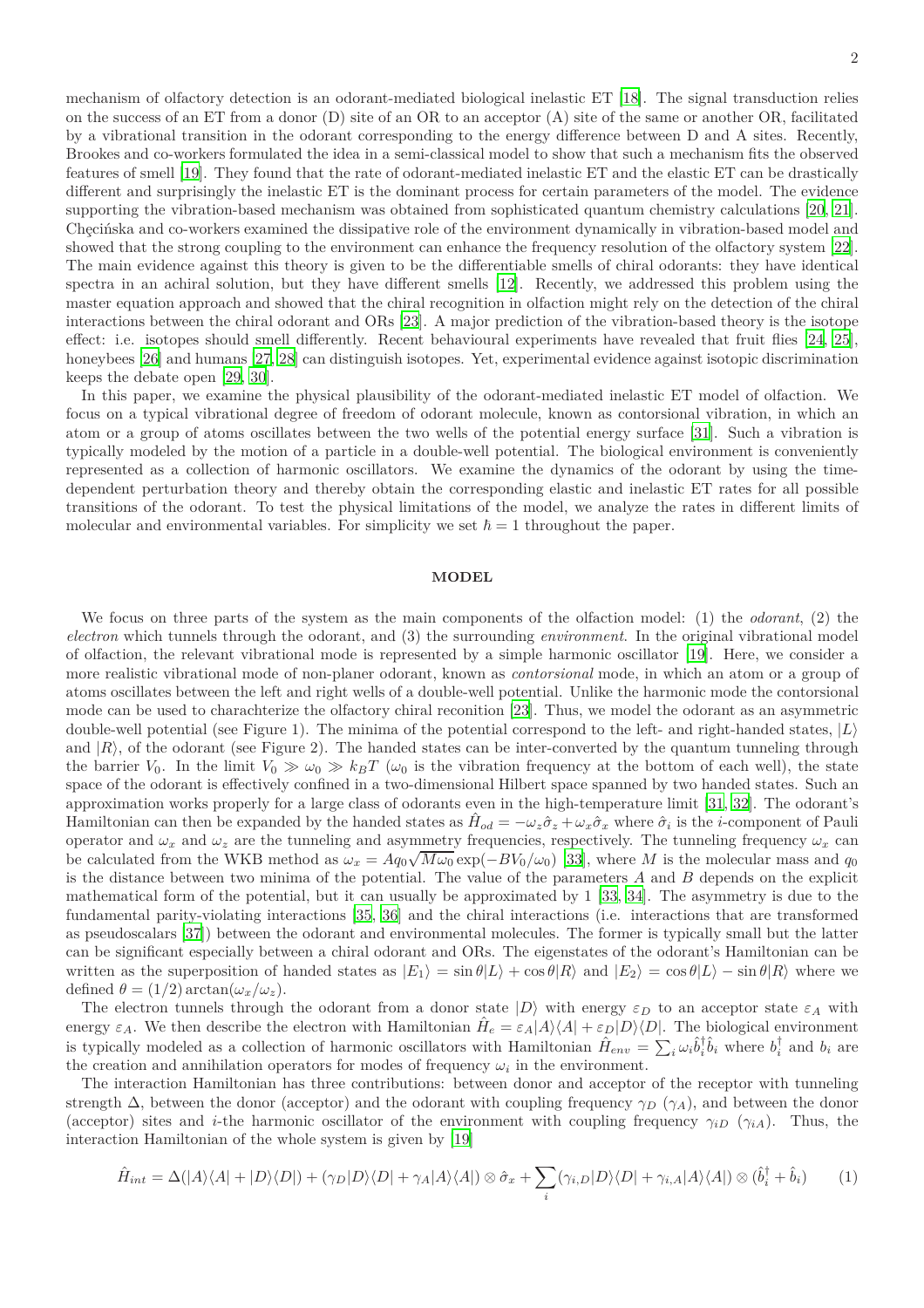The total Hamiltonian characterizes the time evolution of whole system by which the ET rates are calculated. The details of the dynamics are explained in the Methods section.

#### **RESULTS**

**Tunneling Rates** When the electron tunnels through the odorant, three type of transitions might take place in the odorant (FIG.2):  $|L\rangle \rightarrow |E_2\rangle$ ,  $|R\rangle \rightarrow |E_2\rangle$  and  $|E_1\rangle \rightarrow |E_2\rangle$ .



FIG. 2: Possible transitions of the odorant described as a particle in an asymmetric double-well potential.

The ET rates are obtained from the corresponding probabilities (see Methods) by using  $\Gamma_{i\to j} = dP r_{i\to j}/dt$ . If we set  $t_1 = 0$ , in the high-temperature limit where the environment is presumably in thermal equilibrium, the inelastic ET rates are given by

$$
\Gamma_{D,L \to A, E_2} = \Delta^2 \sqrt{\frac{\pi}{k_B T J_0 \lambda}} \cos(\theta + v) \left[ \cos \theta \cos v \exp \left\{ \frac{-(\epsilon - J_0 \lambda + (\eta_D - \eta_A))^2}{4 k_B T J_0 \lambda} \right\} \right] - \sin \theta \sin v \exp \left\{ \frac{-(\epsilon - J_0 \lambda - (\eta_A + \eta_D))}{4 k_B T J_0 \lambda} \right\} \right]
$$
(2)

$$
\Gamma_{D,R\to A,E_2} = \Delta^2 \sqrt{\frac{\pi}{k_B T J_0 \lambda}} \sin(\theta + v) \left[ \sin \theta \cos v \exp \left\{ \frac{-(\epsilon - J_0 \lambda - (\eta_D - \eta_A))^2}{4k_B T J_0 \lambda} \right\} + \cos \theta \sin v \exp \left\{ \frac{-(\epsilon - J_0 \lambda + (\eta_A + \eta_D))^2}{4k_B T J_0 \lambda} \right\} \right]
$$
(3)

$$
\Gamma_{D,E_1 \to A,E_2} = \Delta^2 \sqrt{\frac{\pi}{k_B T J_0 \lambda}} \left\{ \sin^2(v) \left[ \cos^2 \theta \exp \left\{ \frac{- (\epsilon - J_0 \lambda - (\eta_A + \eta_D))^2}{4 k_B T J_0 \lambda} \right\} + \sin^2 \theta \exp \left\{ \frac{-(\epsilon - J_0 \lambda + (\eta_A + \eta_D))^2}{4 k_B T J_0 \lambda} \right\} \right] \right\}
$$
  
+ 
$$
\frac{1}{4} \sin \theta \sin(v) \left[ \exp \left\{ \frac{-(\epsilon - J_0 \lambda - (\eta_D - \eta_A))^2}{4 k_B T J_0 \lambda} \right\} - \exp \left\{ \frac{-(\epsilon - J_0 \lambda + (\eta_D - \eta_A))^2}{4 k_B T J_0 \lambda} \right\} \right] \right\} \tag{4}
$$

where  $v = \frac{1}{2} [\tan^{-1}(\frac{\omega_x + \gamma_A}{\omega_z}) + \tan^{-1}(\frac{\omega_x - \gamma_D}{\omega_z})]$ . The elastic ET coincides with the situation where the electron tunnels from the donor site to the acceptor site, without any transition in the odorant. This situation can be considered to be equivalent to the ET in the absence of the odorant [\[22](#page-8-16)]. The elastic ET rate in the high-temperature limit is given by

<span id="page-2-1"></span><span id="page-2-0"></span>
$$
\Gamma_{D \to A} = \Delta^2 \sqrt{\frac{\pi}{k_B T J_0 \lambda}} \exp \left\{ \frac{-(\epsilon - J_0 \lambda)^2}{4 k_B T J_0 \lambda} \right\} \tag{5}
$$

**Physical Parameters** To examine the obtained ET rates quantitatively we first analyze the parameters of the model. Since we aim to examine the model in experiment, the ET rates should be analyzed in terms of controllable parameters (aka variables). These variables include odorant's parameters (tunneling frequency  $\omega_x$  and asymmetry frequency  $\omega_z$ ), and thermodynamical parameters of the environment (temperature and pressure). The parameters with interaction character naturally depend on the odorant's parameters. The energy conservation requires that the energy gap between the donor and acceptor sites  $\varepsilon$  be close to the mean value of energy gap between odorant's states. Thus we assume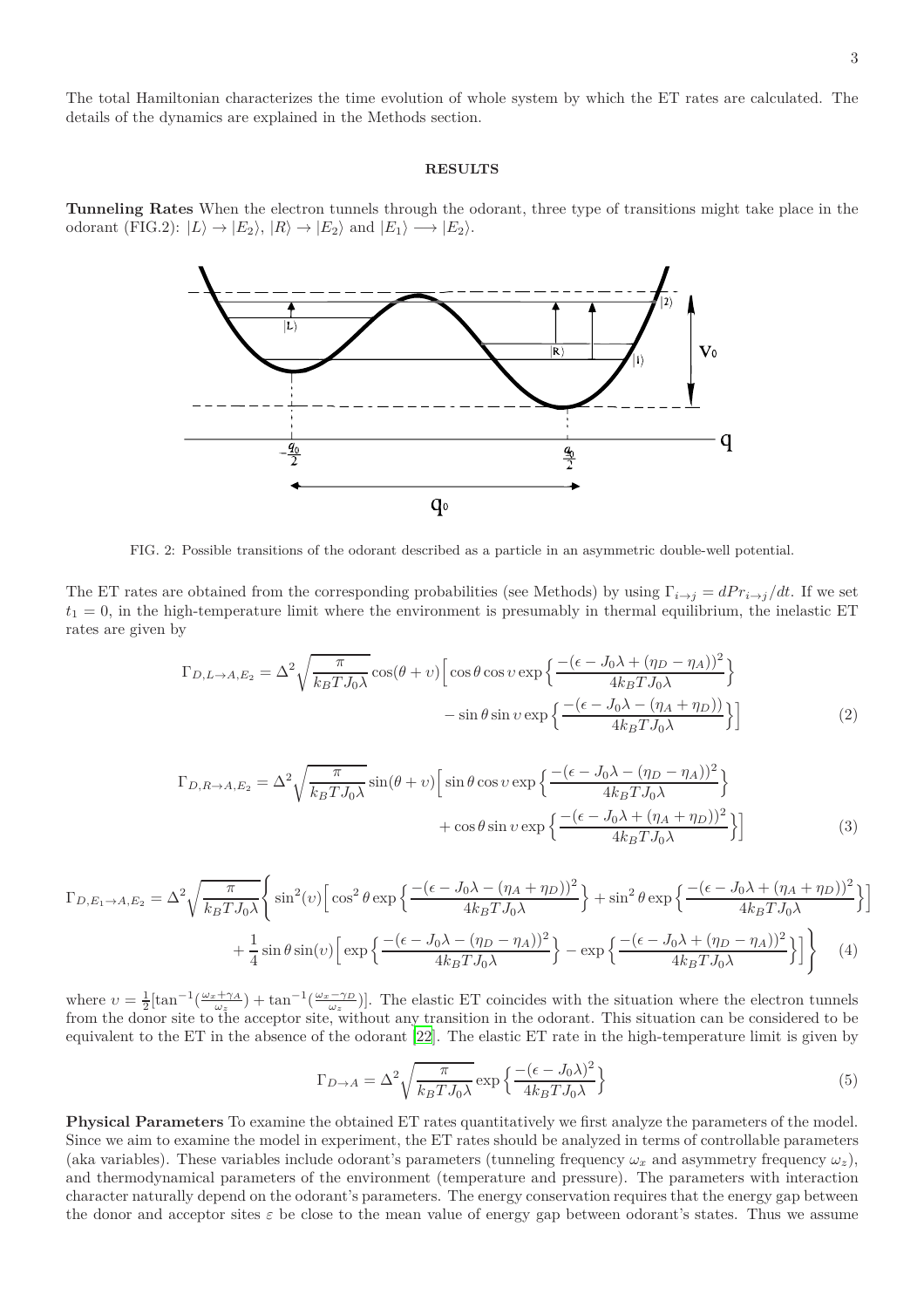that  $\varepsilon \simeq \sqrt{\omega_x^2 + \omega_z^2}$ . The coupling between donor and acceptor sites of OR(s) is weak in comparison with the natural frequency of the odorant, so we estimate  $\Delta \simeq 0.01\sqrt{\omega_x^2 + \omega_z^2}Hz$  [\[23](#page-8-18)]. The coupling frequency between the DA pair and odorant, calculated from the Huang-Rhys factor [\[19\]](#page-8-13), is approximated as  $\gamma_D = -\gamma_A \approx 0.1 \sqrt{\omega_x^2 + \omega_z^2}$  [\[23](#page-8-18)]. Since the biological environment is microscopically uncontrollable, the parameters of the corresponding spectral density is considered as mere parameters. The most common biological environment is water. The parameters of an aqueous environment can be estimated as  $J_0 \approx 1$  and  $\lambda \approx 10^{12} Hz$  [\[38](#page-8-33), [39](#page-8-34)].

**Odorant Analysis** We examine the ET rates for different odorants in terms of their molecular parameters,  $\omega_x$  and  $\omega_z$ . The magnitude of tunneling frequency  $\omega_x$ , ranging from the inverse of the lifetime of the universe to millions of hertz, can be extracted from the spectroscopic data [\[40](#page-8-35)]. The asymmetry frequency of the odorant,  $\omega_z$ , represents an overall measure of all chiral interactions involved. For our system, these interactions are primarily due to the intermolecular interactions between the odorant and ORs. The magnitude of intermolecular interactions can in principle be determined by using quantum chemistry calculations. The dependence of the ET rates to  $\omega_x$  and  $\omega_z$  for different transitions of the odorant is plotted in Figure 3. This clearly shows that the vibrational model based on odorant-mediated inelastic ET is improbable for a wide range of odorants.



FIG. 3: The inelastic-to-elastic ratio versus tunneling frequency  $\omega_x$  and asymmetry frequency  $\omega_x$  at biological temperature  $T = 310K$  for transitions (a)  $L \rightarrow E_2$ , (b)  $R \rightarrow E_2$ , and (c)  $E_1 \rightarrow E_2$ .

Since ORs are chiral structures, we assume that the contribution of chiral interactions is significant. At a fixed high magnitude of asymmetry parameter  $\omega_z$ , the inelastic-to-elastic ratio against the tunneling frequency  $\omega_x$  are plotted in Figure 4 for different transitions of the odorant. Two different behaviors can be identified here; in the asymmetrydominant limit,  $\omega_x < \omega_z$ , although different transitions exhibit different dependencies on  $\omega_x$ , the inelastic ET is not dominant. In the tunneling-dominant limit,  $\omega_x \geq \omega_z$ , however, for all transitions the inelastic ET is dominant. In other words, for each transition there is a threshold of tunneling frequency  $\omega_x$  in the bottom limit in which the olfactory system cannot recognize the odorant. This fact can be used to examine the model in experiment.

**Temperature Analysis** The temperature dependency of different transitions of the odorant are essentially similar. At a fixed high magnitude of asymmetry parameter  $\omega_z$ , for the transitions  $L \to E_2$ ,  $R \to E_2$ , and  $E_1 \to E_2$  the inelastic-to-elastic ratio versus the tunneling frequency  $\omega_x$  are plotted in Figure 5 for different temperatures of the environment. For each odorant (with a fixed tunneling frequency  $\omega_x$ ) there is a threshold for temperature in the bottom limit in which the olfactory system cannot recognize the scent. This fact can also be used to examine the model in experiment.



FIG. 5: The inelastic-to-elastic ratio versus the tunneling frequency  $\omega_x$  at temperatures  $T = 300$ K, 310K, and 320K for transitions (a)  $L \to E_2$ , (b)  $R \to E_2$ , and (c)  $E_1 \to E_2$ . All figures are plotted at  $\omega_z = 10^{12}$  Hz.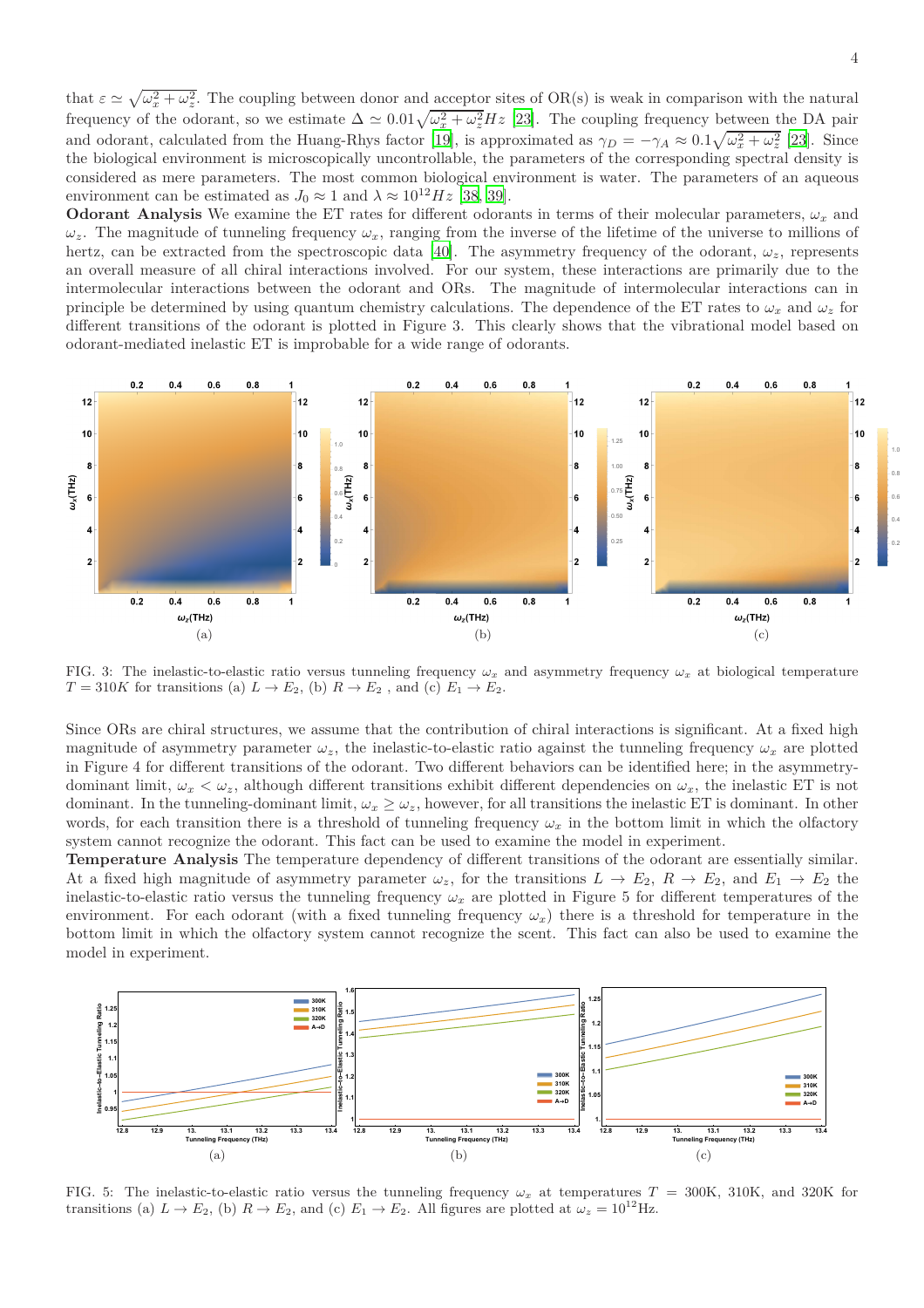

FIG. 4: The inelastic-to-elastic ratio versus the tunneling frequency  $\omega_x$  at biological temperature  $T = 310K$  for transitions  $L \rightarrow E_2$ ,  $R \rightarrow E_2$  and  $E_1 \rightarrow E_2$ . All figures are plotted at  $\omega_z = 10^{12} Hz$ .

**Pressure Analysis** The concentration of the odorant in the condensed environment is proportional to its pressure. The tunneling frequency of odorants is related to the pressure of the environment. To illustrate the pressure dependency of the odorant's dynamics, we focus on the ammonia molecule *NH*<sup>3</sup> as odorant. In the low-pressure limit, the tunneling frequency of ammonia, known as inversion frequency, is estimated as  $\omega_x \simeq 2.4 \times 10^{10} Hz$  [\[41\]](#page-8-36), and at  $P \simeq 2atm$ ,  $\omega_x$ shifts to zero. This phenomenon is theoretically demonstrated in the context of the mean-field theory [\[42](#page-8-37)]. The pressure dependency of the inversion frequency is given by  $\omega'_x = \omega_x \sqrt{1 - P/P_{cr}}$  where the critical pressure  $P_{cr}$  is approximately 1.6 *atm* at room temperature. If  $P \to P_{cr}$ , then  $\omega' \to 0$ , and accordingly the handed states become eigenstates of the molecular Hamiltonian. In the high-pressure limit, the relevant transition in the odorant would be  $|R\rangle \rightarrow |L\rangle$  (see Figure 2). The inelastic ET rate according to this transition is obtained as

$$
\Gamma_{D,R\to A,L} = \Delta^2 \sqrt{\frac{\pi}{k_B T J_0 \lambda}} \sin^2 v \exp\left\{ \frac{- (\epsilon - J_0 \lambda + (\eta_1 + \eta_2))^2}{4k_B T J_0 \lambda} \right\} \tag{6}
$$

The inelastic-to elastic ratio versus the tunneling frequency  $\omega_x$  in the high-pressure limit is plotted in Figure 6 for  $\omega_z = 1$  THz, 5 THz, and 10 THz respectively.



FIG. 6: The inelastic-to-elastic ratio versus the tunneling frequency  $\omega_x$  in the high-pressure limit for transition  $DR \to AL$  for (a)  $\omega_z = 1$  THz, (b)  $\omega_z = 5$  THz, and (c)  $\omega_z = 10$  THz.

In the high-pressure limit, the inelastic ET is always ineffective (see Figure 6). This provides another empirical test for probing the validity of the tunneling model of olfaction. Specially, we predict that at  $P \geq P_{cr}$  the olfactory system is unable to recognize the smell if the tunneling mechanism is at work.

**Isotopic Effect** The isotopic dependency of ET rates can be followed from the mathematical form of critical pressure as  $P_{cr} = \sqrt{2\omega_x^2 m k_B T}/\sigma(P)$  [\[43\]](#page-8-38) where we defined  $m = \mu m_t/(\mu + m_t)$  with  $\mu$  as the reduced mass of the odorant,  $m_t$  as a measure of average mass of the odorant and environment, and  $\sigma(P)$  is the decoherence cross-section. Using the hard sphere model for the odorant at room temperature, the decoherence cross-section can be approximated as  $150a_b$  ( $a_b$  is the Bohr radius). Isotopic substitution alters *m* and its effect is significant for heavier odorants. Replacing an isotope with another with larger mass causes increasing  $P_{cr}$ . According to  $\omega'_x = \omega_x \sqrt{1 - P/P_{cr}}$  if  $P_{cr}$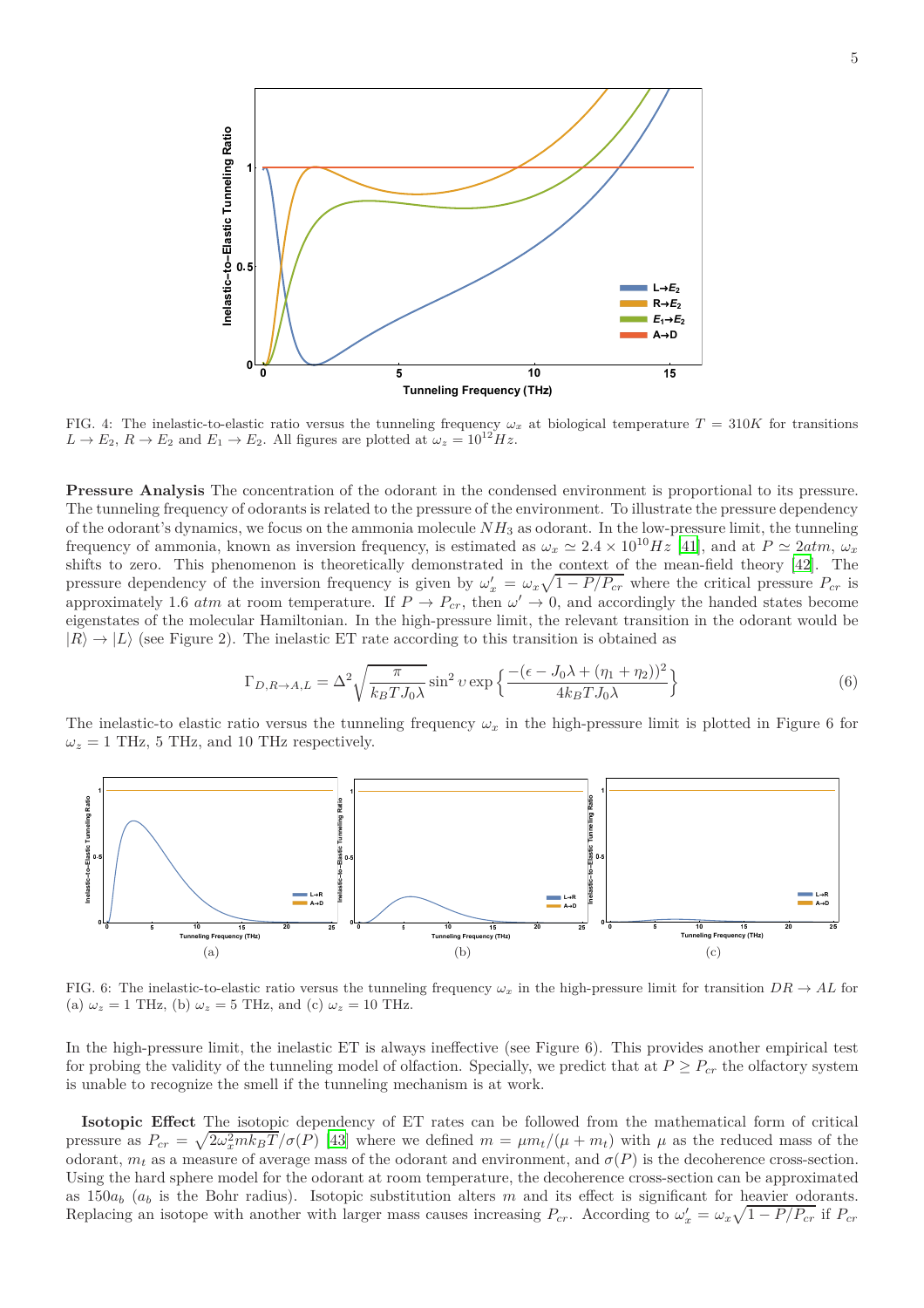is increased then  $\omega'_x$  approaches to  $\omega_x$  and we arrive the limit in which the inelastic ET is effective. As a result, the substitution of massive isotopes amplifies the sensitivity of possible quantum mechanism of odorant discrimination. For large odorants, the sensitivity is affected considerably. Exact values of *Pcr* can be calculated for different odorants using computational methods. So, we expect that the ability to distinguish a specific odorant is decreased when exposed to the pressures near *Pcr*. Moreover, when we replace atoms of the odorant with their heavier isotopes, we predict that the same behavior appears in pressures larger than the *Pcr* of the original odorant.

**Chiral Recognition** The existence of enantiomers, which have different smells, are usually used as an argument to reject the quantum model of olfaction [\[21\]](#page-8-15). Since such enantiomers have the same vibrational spectrum, it seems that the shape-based parameters should be included in the quantum model to distinguish them from each other. The model presented here can be used to generalize the vibrational model for chiral recognition. Chiral molecules can be effectively modeled by a double-well potential [\[32\]](#page-8-27). The shape factor is the configuration of the chiral odorant. Our model predicts that the ET rates of inelastic ET are different for the two enantiomers for transitions  $|L\rangle \rightarrow |E_2\rangle$  and  $|R\rangle \rightarrow |E_2\rangle$  (see equations [\(2\)](#page-2-0) and [\(3\)](#page-2-1)). Our results here are in agreement with the Born-Markov master equation approach [\[23](#page-8-18)]. The values of elastic and inelastic ET rates are given in TABLE 1 for a series of odorant parameters. The enantiomers with similar smells lie in the limit  $\omega_x \ll \omega_z$  (i.e. the first block in the TABLE 1). But the inelastic ET is ineffective in this limit. The enantiomers have different smells in the limit  $\omega_x \approx \omega_z$  (i.e. the second block in the TABLE 1), but inelastic ET is still ineffective. The inelastic ET is effective for all transitions in the limit  $\omega_x > \omega_z = \lambda$ (i.e. the third row of third block in the TABLE 1). In this limit, the ratio of the inelastic ET rate for the left-handed enantiomer to that of the right-handed one increases with the ratio of the tunneling frequency to the asymmetry frequency. Typical times for electron transfer in proteins are of order  $10^{-15} - 10^{-12}$  *s* [\[44\]](#page-8-39). Although the difference between inelastic ET rates of transitions may be appeared insignificant, however, in comparison with similar processes in biology it can be possible for the system to discriminate between two enantiomers under quantum constraints.

| $\omega_x$      | $\omega_z$      | $\Gamma_{D\to A}^{-1}$   | $\Gamma_{D,L\to A,E_2}^{-1}$ | $\overline{\Gamma}_{D,R\to A,E_2}^{-1}$ |
|-----------------|-----------------|--------------------------|------------------------------|-----------------------------------------|
| $_{\rm Hz}$     | $_{\rm Hz}$     | $\mathbf S$              | S                            | S                                       |
| $10^3$          | $10^6$          | 15049.3                  | 15195.3                      | $1.56632 \times 10^{6}$                 |
| $10^6$          | 10 <sup>9</sup> | 0.0150482                | 0.0151942                    | 1.56632                                 |
| 10 <sup>9</sup> | $10^{12}$       | $1.44896 \times 10^{-8}$ | $1.46302 \times 10^{-8}$     | $1.56721 \times 10^{-6}$                |
| $10^{12}$       | $10^{13}$       | $3.19822 \times 10^{-9}$ | $3.20438 \times 10^{-9}$     | $1.65938 \times 10^{-6}$                |
| $10^3$          | 10 <sup>3</sup> | $7.52468\times{10}^{9}$  | $3.68835\times10^{10}$       | $9.45326 \times 10^9$                   |
| $10^6$          | $10^6$          | 7524.68                  | 36883.5                      | 9453.26                                 |
| 10 <sup>9</sup> | 10 <sup>9</sup> | 0.00752388               | 0.0368776                    | 0.00945288                              |
| $10^{12}$       | $10^{12}$       | $7.29208 \times 10^{-9}$ | $3.5273\times10^{-8}$        | $9.31282 \times 10^{-9}$                |
| $10^6$          | 10 <sup>3</sup> | 15049.3                  | 30196.                       | 30002.                                  |
| 10 <sup>9</sup> | $10^6$          | 0.0150482                | 0.0151942                    | 1.56632                                 |
| $10^{12}$       | 10 <sup>9</sup> | $1.44896\times10^{-8}$   | $2.99804 \times 10^{-8}$     | $2.97857\times10^{-8}$                  |
| $10^{13}$       | $10^{12}$       | $3.19822 \times 10^{-9}$ | $3.69778 \times 10^{-10}$    | $2.38954\times10^{-10}$                 |

TABLE I: Elastic and inelastic ET rates for some parameters of the chiral odorants at biological temperature *T* = 310*K*.

#### **SUMMARY**

Our analysis can be summarized as follows for the main ingredients of the olfactory system:

- *Odorant*: In the original vibrational model of olfaction, the relevant vibrational mode is represented by a simple harmonic oscillator [\[19](#page-8-13)]. Here, we focused on a more realistic vibrational mode of non-planer odorant, known as *contorsional* mode, in which an atom or a group of atoms oscillates between the left and right wells of a doublewell potential. Unlike the harmonic mode the contorsional mode can be used to charachterize the olfactory chiral reconition [\[23\]](#page-8-18). The eigenstates of the double-well potential are essentially doplets. The first doplet is energetically available for most molecules at room temperature [\[31](#page-8-26), [32\]](#page-8-27). The two-dimensional Hamiltonian of the mode is expressed by the tunneling frequency  $\omega_x$  and asymmetry frequency  $\omega_z$ . Our expressions for the (in-)elastic ET rates are reduced to the corresponding expressions for a harmonic mode in the limit  $\omega_x \to 0$  [\[22](#page-8-16)].
- *Electron*: The detailed biological origin of the electron which tunnels through the odorant is not known but it may be due to redox agents in the cell fluid [\[1](#page-7-1)]. According to the original model [\[19](#page-8-13)], we considered donor (D)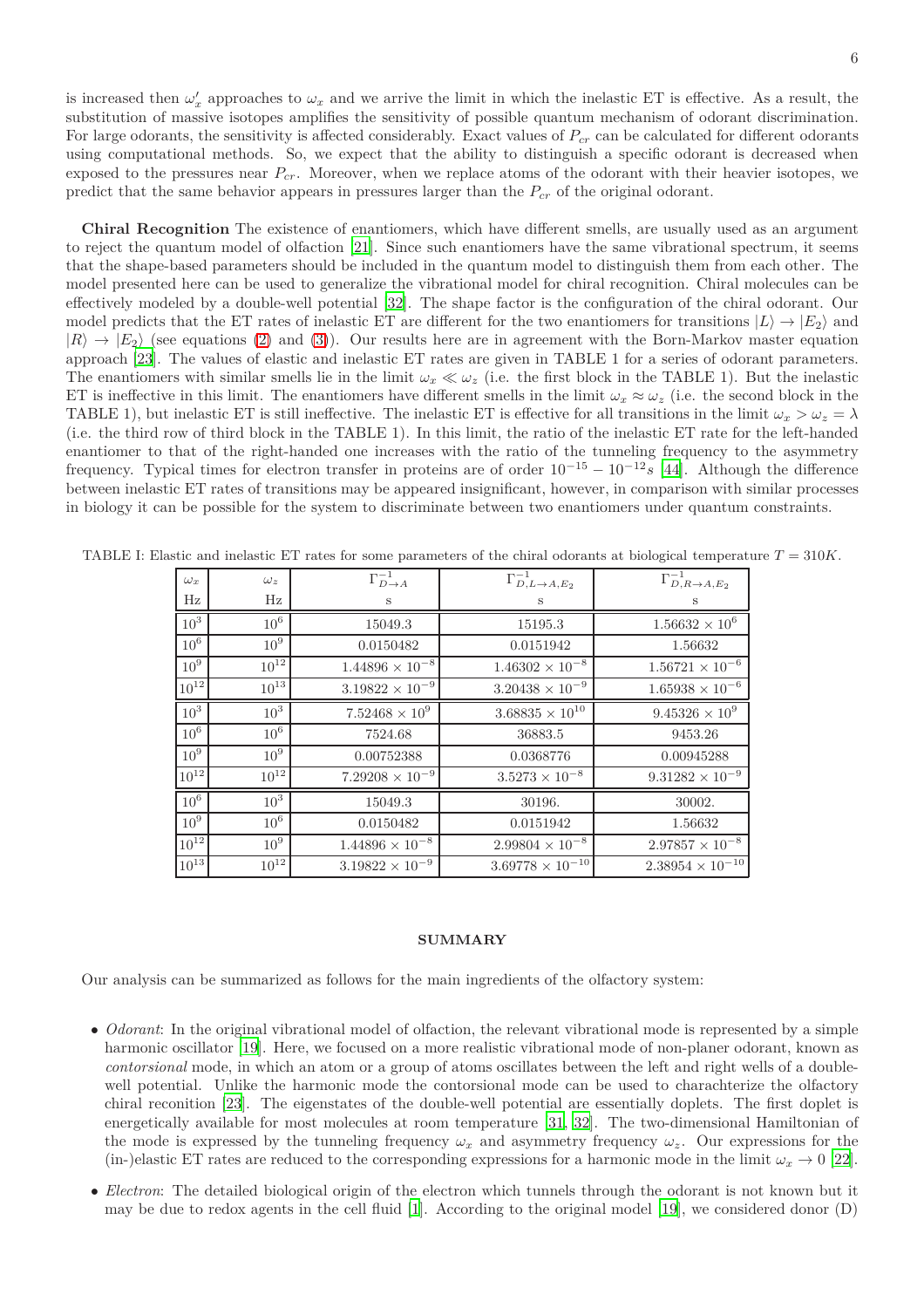and acceptor (A) sites of traveling electron as single molecular orbitals with energies  $\varepsilon_D$  and  $\varepsilon_D$ , coupled to each other by a weak hopping integral ∆. In order to satisfy energy conservation during the tunneling process, the electron's parameters should be consistent with the odorant's paramaters. Thus, they cannot be considered as variables.

• *Environment*: We modeled the biological environment as a harmonic bath with an ohmic spectral density according to the original model [\[19\]](#page-8-13). Such an environment is characterized by its microscopic parameters (e.g. coupling frequency  $J_0$  and cut-off frequency  $\lambda$ ) and macroscopic parameters (e.g. temperature and pressure). Unlike the microscopic parameters, the macroscopic parameters can be controlled in experiment and thus they are considered as variables.

# **CONCLUSION**

In this paper, we have generalized and proposed an analysis for examination of the dissipative quantum model of olfaction in experiments. In fact, it has been suggested that inelastic electron tunneling through the odorant potential is a dominant process in olfaction. Here, we have suggested a region of easy measurable parameters in the lab (e.g. temperature and pressure) in which we can discriminate between the elastic and inelastic tunneling through the potential. We have shown that the dissipative odorant-mediated inelastic electron tunneling mechanism of olfaction is ineffective for a wide range of odorants, and the range of ineffectiveness depends on the type of transition in the contortional mode. Moreover, our results indicate that there are thresholds in the bottom limit for both temperature and pressure in which the olfactory system cannot recognize the scent. Additionally, the substitution of massive isotopes amplifies the sensitivity of olfactory odorant discrimination. Perhaps the most relevant part of our analysis is related to the chiral recognition of the odorants in which enantiomers with similar smells lie in the asymmetrydominant limit of dynamics and enantiomers with different smells lie in the tunneling-dominant limit of dynamics.

We expect that our analysis can be used in experiments to examine the validity of the dissipative quantum model of olfaction.

# **METHODS**

**Polaron Transformation** The unperturbed Hamiltonian  $\hat{H}_0 = \hat{H}_{od} + \hat{H}_e + \hat{H}_{env}$  is diagonalized by a polaron transformation as [\[23](#page-8-18)]

$$
\hat{H}'_0 = \sum_{R=A,D} (\varepsilon_R + \eta_R \hat{\sigma}_z) |R\rangle\langle R| + \sum_i \omega_i \hat{b}_i^\dagger \hat{b}_i \tag{7}
$$

where

$$
\eta_A = -\frac{\omega_z}{2} \cos \left\{ \tan^{-1} \left( \frac{\omega_x + \gamma_A}{\omega_z} \right) \right\}
$$

$$
\eta_D = -\frac{\omega_z}{2} \cos \left\{ \tan^{-1} \left( \frac{\omega_x - \gamma_D}{\omega_z} \right) \right\}
$$
(8)

Similarly, the interaction Hamiltonian is transformed to

$$
\hat{H}'_{int} = \Delta |A\rangle\langle D| \exp\left\{ \frac{i}{2} \left[ \tan^{-1} \left( \frac{\omega_x + \gamma_A}{\omega_z} \right) + \tan^{-1} \left( \frac{\omega_x - \gamma_D}{\omega_z} \right) \right] \hat{\sigma}_y \right\} \right) \exp\left\{ \sum_i \left( \frac{\gamma_{i,D} - \gamma_{i,A}}{\omega_i} \right) (\hat{b}_i^{\dagger} - \hat{b}_i) \right\} + h.c \tag{9}
$$

**Dynamics** Time evolution operator in the interaction picture at weak-coupling limit can be written as

$$
\hat{U}_I(t) = 1 - i \int_0^t dt_1 \hat{H}_{int}(t_1) - \int_0^t dt'_1 \int_0^{t'_1} dt_1 \hat{H}_{int}(t'_1) \hat{H}_{int}(t_1)
$$
\n(10)

We assume that initially the electron is located at the donor site  $|D\rangle$ , the odorant is found in the ground state of energy or left- or right-handed states (see FIG.1), all denoted by  $|i\rangle$ , and the environment is described by the density matrix  $\rho_{env}(0)$ . The initial state of the whole system is then  $\rho(0) = |D, i\rangle \langle D, i| \rho_{env}(0)$ . The density matrix of the whole system at time *t* is given by  $\rho_I(t) = \hat{U}_I(t) \rho(0) \hat{U}_I^{\dagger}(t)$ . The probability of finding the electron at time *t* on the acceptor site and the odorant in the state  $|j\rangle$  is obtained as

$$
Pr_{D,i\to A,j} = Tr_{env} \langle A,j| \hat{U}_I(t)\rho(0)\hat{U}_I^{\dagger}(t)|A,j\rangle
$$
  
= 
$$
\Delta^2 \int_0^t dt'_1 \int_0^{t'_1} dt_1 e^{-i\epsilon(t_1 - t'_1)} \langle j| \hat{\Omega}(t_1)|i\rangle \langle i| \hat{\Omega}(t'_1)|j\rangle f(\omega, t_1, t'_1)
$$
 (11)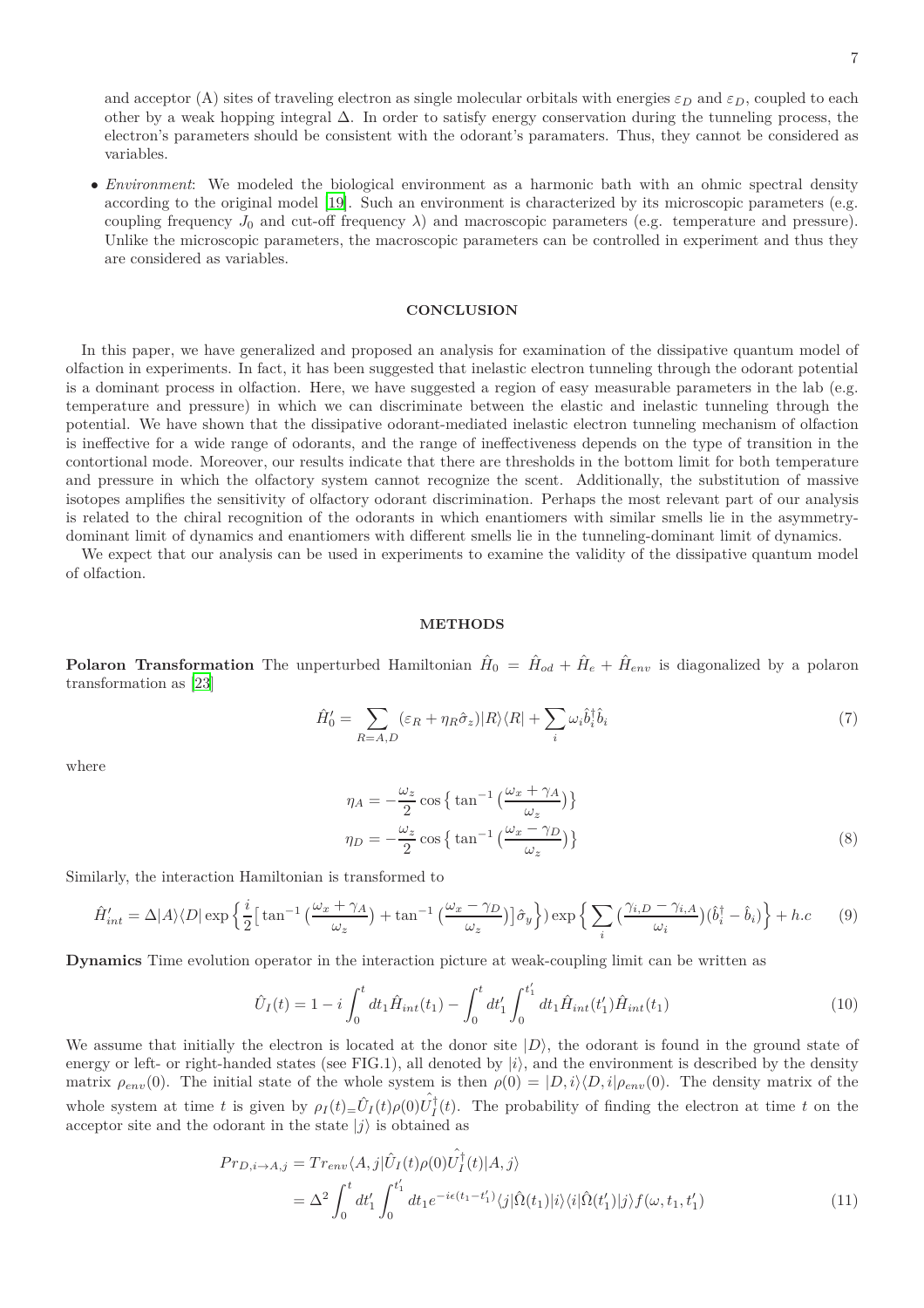where  $\hat{\Omega}(t)$  is a matrix with elements

$$
\Omega_{11}(t) = \Omega_{22}(-t) = \cos\left\{\frac{1}{2}\left[\tan^{-1}\left(\frac{\omega_x + \gamma_A}{\omega_z}\right) + \tan^{-1}\left(\frac{\omega_x - \gamma_D}{\omega_z}\right)\right]\right\}e^{-it(\eta_2 - \eta_1)}
$$
\n
$$
\Omega_{12}(t) = -\Omega_{21}(-t) = \sin\left\{\frac{1}{2}\left[\tan^{-1}\left(\frac{\omega_x + \gamma_A}{\omega_z}\right) + \tan^{-1}\left(\frac{\omega_x - \gamma_D}{\omega_z}\right)\right]\right\}e^{-it(\eta_1 + \eta_2)}\tag{12}
$$

and  $f(\omega, t_1, t'_1)$  is the correlation function of the environment, defined by

<span id="page-7-2"></span>
$$
f(\omega, t_1, t_1') = Tr_{env} \left\{ \hat{\Theta}(t_1) \rho_{env}(0) \hat{\Theta}^{\dagger}(t_1') \right\}
$$
\n(13)

where  $\hat{\Theta}(t)$  is a displacement operator

$$
\hat{\Theta}(t) = \exp\left\{ \sum_{i} \frac{\gamma_{i,D} - \gamma_{i,A}}{\omega_i} \left( e^{i\omega_i t} \hat{b}_i^\dagger - e^{-i\omega_i t} \hat{b}_i \right) \right\} \tag{14}
$$

To calculate the environmental correlation function [\(13\)](#page-7-2) we should specify the initial state of the environment. Regarding the environment in the thermal equilibrium, the corresponding correlation function is obtained as

$$
f(\omega, t_1, t'_1) = Tr_{env} \{ \hat{\Theta}(t_1) \Big( \frac{1}{1 + \tilde{n}} \sum_{n=0}^{\infty} \Big( \frac{\tilde{n}}{1 + \tilde{n}} \Big)^n |n\rangle\langle n| \Big) \hat{\Theta}^{\dagger}(t'_1) \}
$$
  

$$
= e^{iIm\zeta(t_1)\zeta(t'_1)} \frac{1}{1 + \tilde{n}} \sum_{n=0}^{\infty} \Big( \frac{\tilde{n}}{1 + \tilde{n}} \Big)^n \langle n| e^{\sum_i \chi_i \hat{b}^{\dagger} i - \chi_i^* \hat{b}_i} |n\rangle
$$
(15)

where  $\tilde{n} = 1/(e^{\omega/k_B T} - 1)$ ,  $|n\rangle$  is the number state and  $\chi_i := \zeta(t_1) + \zeta(t'_1)$ . To obtain a closed mathematical form for correlation function we use the following relation for spectral density  $J(\omega)$  of the environmental particles

<span id="page-7-4"></span><span id="page-7-3"></span>
$$
J(\omega) = \sum_{i} (\gamma_{i,D} - \gamma_{i,A})^2 \delta(\omega - \omega_i) \equiv J_0 \omega e^{-\frac{\omega}{\lambda}}
$$
(16)

where  $J_0$  is a measure of the coupling between the system and environment, and  $\lambda$  is the cut-off frequency of the environmental particles. Inserting [\(16\)](#page-7-3) in [\(15\)](#page-7-4), correlation function is summed up as

$$
f(\omega, t_1, t_1') = \exp\left\{-\int_0^\infty \frac{J(\omega)}{\omega^2} \Big[1 - \cos\big(\omega(t_1 - t_1')\big) f(\omega) - i \sin\big(\omega(t_1 - t_1')\big)\Big]\right\}
$$
(17)

where for the environment in the ground state  $f(\omega) = 1$  and for the thermal environment  $f(\omega) = \coth(\omega/2k_BT)$ .

#### **ACKNOWLEDGEMENT**

F.T.G acknowledges the financial support of Iranian National Science Foundation (INSF) for this work. V.S. thanks M. Aslani for illustrating the olfactory system in figure 1.

#### **AUTHOR CONTRIBUTIONS**

All authors contributed to developing the proposal and writing the manuscript.

## **ADDITIONAL INFORMATION**

The authors declare no competing financial interests.

<sup>∗</sup> [vahidsalari@cc.iut.ac.ir](mailto:vahidsalari@cc.iut.ac.ir)

<span id="page-7-1"></span><span id="page-7-0"></span><sup>[1]</sup> D. J. Rowe, *Chemistry and technology of flavors and fragrances*, Blackwell, Oxford, 2005.

<sup>[2]</sup> R. Axel, Scents and Sensibility: A Molecular Logic of Olfactory Perception (Nobel Lecture), *Angew. Chem. Int. Ed.* **44**, 6110, 2005.

<sup>[3]</sup> L. B. Buck, Unraveling the Sense of Smell (Nobel Lecture), *Angew. Chem. Int. Ed.* **44**, 6128, 2005.

<sup>[4]</sup> S. H. Lee*et al.* Mimicking the human smell sensing mechanism with an artificial nose platform, *Biomaterials* **33**, 1722, 2012.